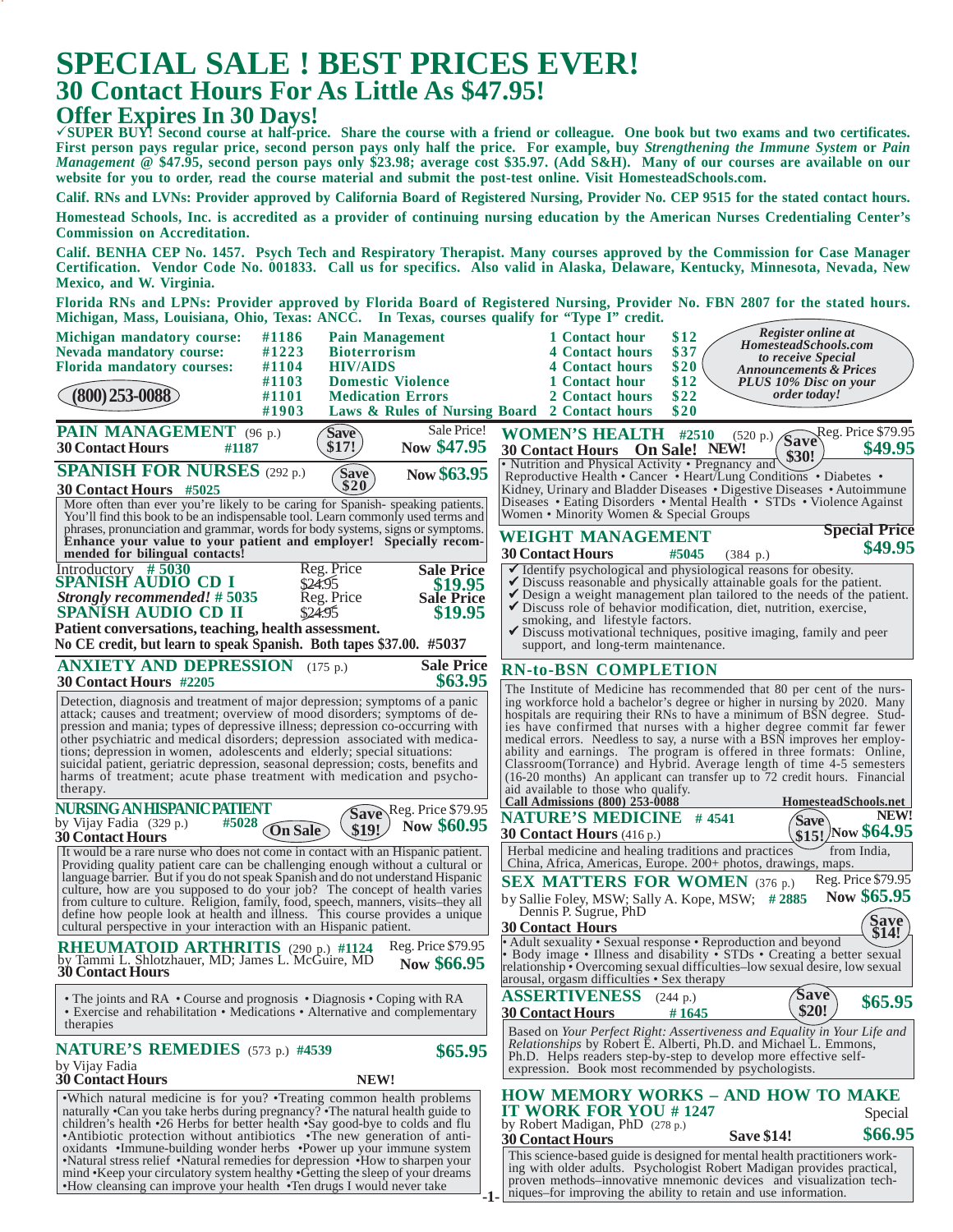| <b>NURSE'S LEGAL HANDBOOK</b> (420 p.)<br><b>30 Contact Hours</b><br>Reg. Price \$79.95<br>#1910<br><b>Save \$16!</b><br><b>Learning Objectives</b><br>Now \$63.95                                                                                                                                                                                                                   | Reg. Price \$79.95<br><b>ANXIETY &amp; PHOBIA #2195</b><br>Save<br>\$65.95<br>by Edmund J. Bourne, Ph.D.<br>\$14!<br><b>30 Contact Hours</b> (431 p.) <b>NEW!</b>                                                                                                                                                                                                                                                                                                                                                          |
|--------------------------------------------------------------------------------------------------------------------------------------------------------------------------------------------------------------------------------------------------------------------------------------------------------------------------------------------------------------------------------------|----------------------------------------------------------------------------------------------------------------------------------------------------------------------------------------------------------------------------------------------------------------------------------------------------------------------------------------------------------------------------------------------------------------------------------------------------------------------------------------------------------------------------|
| Nursing practices and the law • Patient's rights • Legal risks and responsibilities<br>• Legal risks while off duty • Malpractice liability • Legal aspects of<br>documentation • Nurse's rights as employee • Ethical decision making<br>• Ethical conflicts in clinical practices • Ethical conflicts in profes-<br>sional practice • Understanding judicial process • Court cases | • Anxiety Disorders • Major Causes of Anxiety Disorders • Recovery: A<br>Comprehensive Approach • Relaxation • Physical Exercise • Coping with<br>Panic Attacks • Help for Phobias: Exposure • Self-Talk • Mistaken Beliefs<br>• Personality Styles That Perpetuate Anxiety • Visualization<br>• Expressing Your Feelings • Asserting Yourself • Self-Esteem • Nutrition<br>• Health Conditions That May Contribute to Anxiety • Medication for                                                                            |
| THE MENOPAUSE BOOK (608 p.)<br>Save<br>\$14<br>\$66.95<br><b>30 Contact Hours</b><br>#1112                                                                                                                                                                                                                                                                                           | Anxiety • Meditation • Personal Meaning<br><b>DOCUMENTATION FOR NURSES</b> #1620 Reg. Price \$79.95                                                                                                                                                                                                                                                                                                                                                                                                                        |
| Reg. Price \$79.95<br><b>PEDIATRIC NURSING</b> (405 p.)<br>Save<br>\$15<br>by Maureen Lowery Thompson, RN, Phd<br>\$64.95<br><b>30 Contact Hours</b><br>#1115                                                                                                                                                                                                                        | <b>30 Contact Hours</b><br>Save<br>\$65.95<br><b>Learning Objectives</b><br>\$14                                                                                                                                                                                                                                                                                                                                                                                                                                           |
| Health issues with neonate, toddler, pre-schooler and adolescent<br>Child and family with special needs • Illness and hospitalization<br>Management of acute and chronic illnesses                                                                                                                                                                                                   | $\checkmark$ You'll learn to chart properly and avoid legal problems related to docu-<br>mentation errors. Learn computerized documentation, legal guidelines to<br>protect yourself and your employer, and fully understand the five most<br>common charting formats. Sample filled-in forms help you use any format.                                                                                                                                                                                                     |
| <b>HANDBOOK OF PSYCHIATRIC</b><br>Reg. Price \$79.95<br>Save<br>\$16<br>Now \$63.95<br><b>EMERGENCIES</b><br>(294 p.)                                                                                                                                                                                                                                                                | Timesaving tips to help you document more efficiently.<br>Reg. Price \$59.95<br><b>WOMEN, ALCOHOL &amp; DRUG ABUSE</b><br>Now \$44.95<br><b>15 Contact Hours</b> (280 p.) # 2505 Save \$15!                                                                                                                                                                                                                                                                                                                                |
| by William R. Dubin, MD<br>Kenneth J. Weiss, MD<br><b>30 Contact Hours #2210</b>                                                                                                                                                                                                                                                                                                     | • Epidemiology of substance abuse among women<br>• Health impact on women                                                                                                                                                                                                                                                                                                                                                                                                                                                  |
| • Medicolegal Considerations • Delirium • Alcohol Emergencies • Drug<br>Abuse Emergencies • Schizophrenia and Mania • The Violent Patient<br>• The Self-Destructive Patient • Depression • The Anxious Patient<br>• Domestic Abuse • Rape • Child and Adolescent Emergencies • The<br>Elderly Patient • Difficult Situations • Psychotropic Drug Reactions                           | • Physiological and psychological effects of STD<br>• Substance abuse in specific women populations<br>• Outreach; community and support groups<br>• Treatment methods and modalities<br>• Intake, orientation and assessment processes<br>All-time best-selling drug guide for nurses<br>Reg. Price \$79.95                                                                                                                                                                                                               |
| <b>FLUIDS AND ELECTROLYTES</b><br>Reg. Price \$79.95<br>\$67.95<br><b>30 Contact Hours</b><br>$(378 \text{ p.})$ # 1203                                                                                                                                                                                                                                                              | <b>Save</b><br><b>NURSE'S DRUG HANDBOOK #1165</b><br>\$69.95<br>\$10!<br><b>30 Contact Hours</b>                                                                                                                                                                                                                                                                                                                                                                                                                           |
| • Balancing fluids, electrolytes, acids and bases • Fluid and electrolyte<br>imbalances • Disorders that cause imbalances • Treating imbalances • I.V.                                                                                                                                                                                                                               | • Drug action, reactions and<br>• Immunomodulation agents<br>interactions<br>• Eye, ear, nose, and throat drugs                                                                                                                                                                                                                                                                                                                                                                                                            |
| fluid replacement • Total parenteral nutrition<br><b>PATHOPHYSIOLOGY #1171</b><br>Reg. Price \$79.95<br><b>30 Contact Hours</b><br>\$67.95<br>(535 p.)<br>• Pathophysiology by systems • Cardiovascular • Respiratory • Neurologic • Gastrointestinal • Muscoloskeletal • Endocrine<br>• Renal • Hematologic • Immune • Infection • Cancer • Genetics                                | • Mechanism of action<br>• Dermatomucosal agents<br>• Drug therapy in children/elderly<br>• Anesthetic agents<br>• Cardiovascular system drugs<br>• Nutritional agents<br>• Generic and trade names<br>• Central nervous system drugs<br>• Pregnancy risk category<br>• Respiratory tract drugs<br>• Proper drug administration<br>• Hormonal agents<br>• Misc. drug categories<br>• Hematologic agents                                                                                                                    |
| <b>ALZHEIMER'S DISEASE #1248</b><br><b>Save</b><br><b>Special Price</b><br>\$16!<br>\$67.95                                                                                                                                                                                                                                                                                          | NATURAL HEALING (300 p.) #4537 Popular!<br>\$65.95<br><b>30 Contact Hours</b><br><b>Save \$20!</b>                                                                                                                                                                                                                                                                                                                                                                                                                         |
| <b>30 Contact Hours</b> $(350 p.)$<br>• Aging and dementia • Basics of Alzheimer's disease • Biological basis of<br>Alzheimer's • Treatment of Alzheimer's • Non-Alzheimer's forms of<br>dementia • Frontotemporal dementia • Dementia with Lewy bodies •<br>Vascular cognitive impairment • Mild cognitive impairment • Staying<br>mentally sharp • Action guide for caregivers     | Symptoms, disorders and illnesses; from acne, allergies,<br>atherosclerosis,<br>breast cancer to depression, diabetes, immune disorders to menopause, osteoporosis,<br>psoriasis, thyroid and yeast infections. Treat over 100 different conditions using<br>natural healing tools, disciplines and practices, such as nutrition, Chinese medicine,<br>exercise, herbology and homeopathy. Practice disease prevention and promote<br>health maintenance of individual organs, such as bladder, gallbladder, heart, immune |
| <b>CODEPENDENCY #2255</b><br>Reg. Price \$49.95<br>\$36.95<br><b>10 Contact Hours</b><br>(60 p.) Save \$13!<br>• General mental health issues • Dysfunctional family • Characteristics                                                                                                                                                                                               | system, kidney, liver, reproductive systems, small intestine, skin and stomach.<br>PSYCHIATRIC NURSING<br>Regular Price \$89.95<br>Save<br>30 Contact Hours #2212<br>\$14!                                                                                                                                                                                                                                                                                                                                                 |
| and signs of codependence • Addictive and codependent relationships<br>• Addicted to the addicted • Detachment: How did we get here? How do<br>we get out? • Battered women with chemically involved partners • The<br>codependency idea: When caring becomes a disease                                                                                                              | \$75.95<br>PREVENTION AND TREATMENT OF CHILD<br>\$59.95<br><b>ABUSE AND NEGLECT #2535</b><br>Reg. Price \$79.95<br><b>30 Contact Hour</b><br><b>Save \$20!</b>                                                                                                                                                                                                                                                                                                                                                             |
| <b>SKIN &amp; WOUND CARE</b> 6th Ed.<br>#1148<br>\$66.95<br>by Cathy Thomas Hess, RN, BSN, CETN<br>Save<br>30 Contact Hours (598 p.)<br>\$13                                                                                                                                                                                                                                         | Recommended course for every nurse who interacts with children. School<br>nurses, public health nurses, social services. Covers reporting laws for<br>every state.                                                                                                                                                                                                                                                                                                                                                         |
| • Identifying and staging wounds • Assessment of wounds • Selecting an<br>appropriate dressing • Manage and treat necrotic wounds/ulcers, exces-<br>sive drainage, dry wound beds and maceration • Cleaning agents<br>• Debridements and debriding agents • Nutrition and healing • Arterial<br>and venous ulcers • Blood chemistry levels                                           | Special!<br>DIET, NUTRITION, EXERCISE, and HEALTH<br>\$65.95<br>30 Contact Hours #1212<br>NEW!<br><b>Save</b><br>\$20<br>An authoritative course for every nurse.                                                                                                                                                                                                                                                                                                                                                          |
| <b>HIV/AIDS</b><br>#5055<br>(205 p.)<br>Reg. Price \$79.95<br>Save                                                                                                                                                                                                                                                                                                                   | <b>MEDICAL ERRORS</b><br>Save <sup>®</sup><br>Reg. Price \$79.95<br>#1930<br>\$62.95<br>\$17!                                                                                                                                                                                                                                                                                                                                                                                                                              |
| \$20<br>\$59.95<br><b>30 Contact Hours</b>                                                                                                                                                                                                                                                                                                                                           | <b>30 Contact Hours</b><br>• Reducing medical errors and improving patient safety • Why do errors                                                                                                                                                                                                                                                                                                                                                                                                                          |
| • Transmission, epidemiology and natural history of HIV infection<br>• HIV testing • Understanding viral load • HIV counseling • Sex and HIV<br>prevention • IDUs and HIV • Universal precautions • Occupational expo-<br>sures to blood • Strategies for prevention of HIV infection<br>• Antiretroviral therapy • HIV and tuberculosis • Living with HIV/AIDS                      | happen? • An organizational approach to patient safety • Error reporting<br>systems • Helpful hints on preventing medication errors • Preventing surgery<br>on the wrong side • Preventing injury related to restraints • Bed safety<br>• Needle stick safety • Sentinel event alert                                                                                                                                                                                                                                       |
| <b>NURSING LEADERSHIP AND MANAGEMENT</b><br>by Sally A. Weiss, MSN, EdD; Ruth M. Tappen, EdD, RN<br>\$81.95                                                                                                                                                                                                                                                                          | <b>OVERCOMING BINGE EATING #2265</b><br><b>Save \$21!</b><br>by Dr. Christopher Fairburn<br>Now \$55.95<br><b>15 Contact Hours</b>                                                                                                                                                                                                                                                                                                                                                                                         |
| New!<br><b>30 Contact Hours</b> (262 p.) #1639<br><b>MASTER YOUR PANIC #1650</b>                                                                                                                                                                                                                                                                                                     | Find out who binges and why, if binge eating is an addiction, how binge eating<br>differs from overeating. Overcome the urge to binge. Gain control over eating<br>behavior. Reduce the risk of relapse. Establish stable, healthy eating habits.                                                                                                                                                                                                                                                                          |
| Save \$25!<br>by Denise F. Beckfield, Ph.D.<br>\$58.95<br><b>20 Contact Hours</b> $(280 p.)$                                                                                                                                                                                                                                                                                         | <b>LEADERSHIP AND MANAGEMENT IN NURSING</b> (556 p.)                                                                                                                                                                                                                                                                                                                                                                                                                                                                       |
| Reg. Price \$79.95<br><b>HEMODIALYSIS FOR NURSES</b><br>Now \$73.95<br>#1289 $(416 p.)$<br><b>30 Contact Hours</b>                                                                                                                                                                                                                                                                   | by Anita W. Finkelman, MSN, RN #1636<br>Save<br>Reg. Price \$149.95<br><b>45 Contact Hours</b><br>\$38!<br>\$111.95<br>-2-                                                                                                                                                                                                                                                                                                                                                                                                 |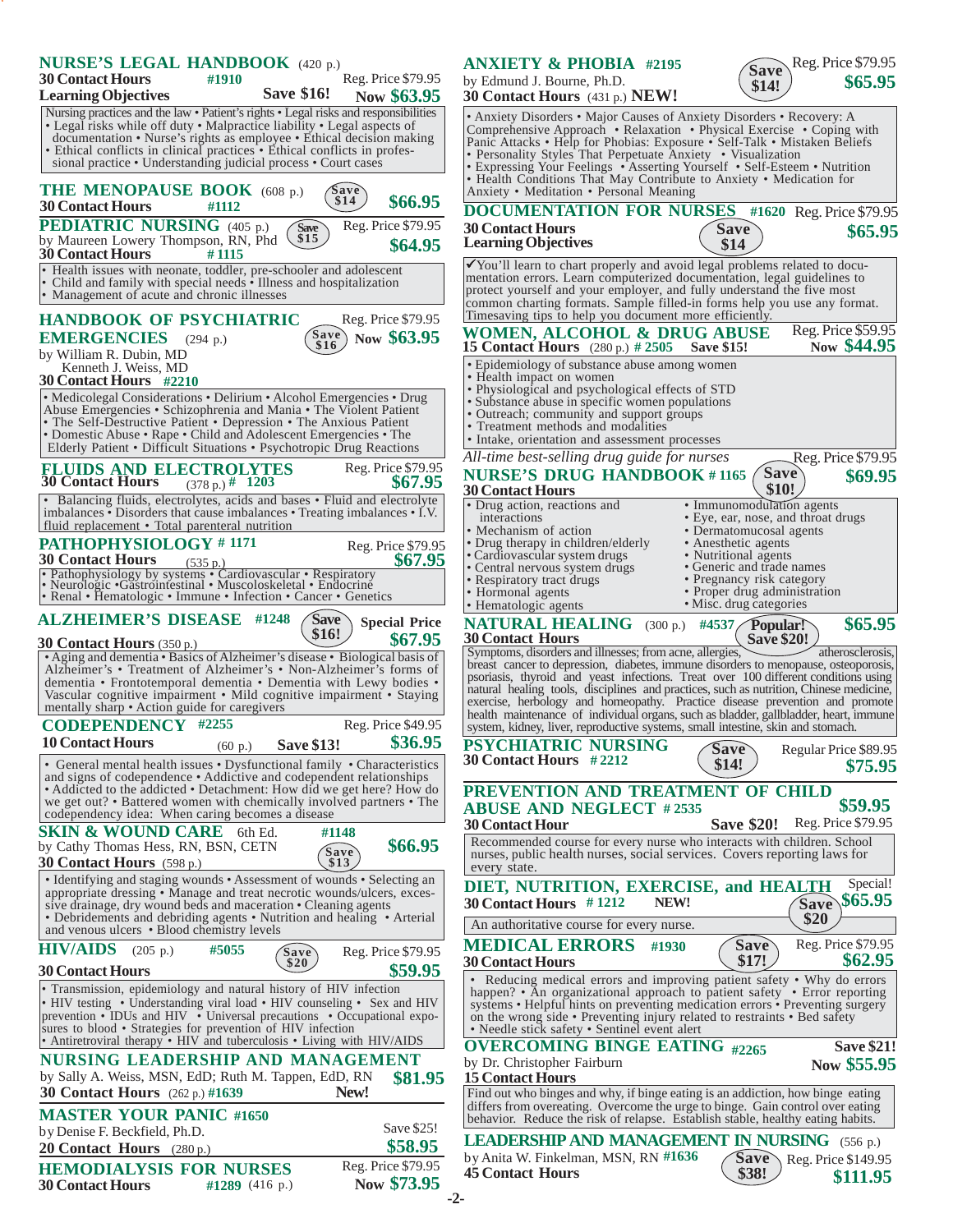| Reg. Price \$79.95<br><b>MEDICAL-SURGICAL NURSING</b><br>Save<br><b>30 Contact Hours</b> (954 p.) #1105<br>\$8<br>Now \$71.95                                                                                                                                                                                                                                                                                                                                                                                                                                                                                          | Reg. Price \$79.95<br><b>MATERNAL-NEONATAL NURSING</b><br><b>Save</b><br>Now \$69.95<br><b>30 Contact Hours</b> (594 p.) #1110<br>\$10                                                                                                                                                                                                                                                                                                                                                                                                                          |
|------------------------------------------------------------------------------------------------------------------------------------------------------------------------------------------------------------------------------------------------------------------------------------------------------------------------------------------------------------------------------------------------------------------------------------------------------------------------------------------------------------------------------------------------------------------------------------------------------------------------|-----------------------------------------------------------------------------------------------------------------------------------------------------------------------------------------------------------------------------------------------------------------------------------------------------------------------------------------------------------------------------------------------------------------------------------------------------------------------------------------------------------------------------------------------------------------|
| • Nursing process • Fluids and electrolytes • Perioperative care • Pain<br>management • Neurologic disorders • Eye disorders • Ear, nose, and throat<br>disorders • Cardiovascular disorders • Respiratory disorders • Gastrointesti-<br>nal disorders • Endocrine disorders • Renal and urologic disorders • Repro-<br>ductive system disorders • Musculoskeletal disorders • Hematologic and<br>lymphatic disorders • Immunologic disorders • Skin disorders • Cancer care                                                                                                                                           | • Conception and fetal development • Family planning, contraception,<br>and infertility • Physiologic and psychosocial adaptations to pregnancy<br>• Prenatal care • High-risk pregnancy • Labor and birth • Postpartum<br>care • Neonatal assessment and care • High-risk neonatal conditions<br>\$39.95                                                                                                                                                                                                                                                       |
| • Obesity • Gerontologic care • End-of-life care<br><b>PSYCHIATRIC AND</b> (410 p.)<br>Reg. Price \$79.95                                                                                                                                                                                                                                                                                                                                                                                                                                                                                                              | <b>EATING DISORDERS</b> #2225<br>by Vijay Fadia<br><b>10 Contact Hours</b>                                                                                                                                                                                                                                                                                                                                                                                                                                                                                      |
| <b>MENTAL HEALTH CARE</b><br>#2200<br>Now \$65.95<br>by Linda Carman Copel, RN, MSN, PhD<br><b>Save \$14!</b><br><b>30 Contact Hours</b>                                                                                                                                                                                                                                                                                                                                                                                                                                                                               | Anorexia nervosa, bulimia, binge eating, overeating. Psychosocial factors.<br>Emotional health. Family and peer pressure. Treatment and recovery.                                                                                                                                                                                                                                                                                                                                                                                                               |
| After completing this course, you'll be able to communicate effectively with<br>psychiatric patients, make appropriate nursing diagnoses, explain probable<br>etiologies, set long-and short-term goals, and provide interventions with<br>rationales. • Treatment modalities and therapeutic communication • Disorders<br>first evident in infancy, childhood, and adolescence • Delirium, dementia and<br>amnestic disorders • Substance-related disorders, schizophrenia • Mood anxiety,<br>somatoform, dissociative, eating, adjustment and personality disorders<br>• Includes all the new DSM-IV classifications | Reg. Price \$89.95<br><b>GERONTOLOGICAL NURSING</b><br>New \$75.95<br>by Charlotte Eliopoulos, RNC, MPH, PhD<br>Save \$14<br><b>30 Contact Hours</b><br>#2904<br>• The aging population • Diversity • Specialty of gerontological nursing<br>• Holistic model for gerontological care • Legal and ethical aspects<br>• Facilitating physiological balance • Health conditions: cardiovascular,<br>respiratory, gastrointestinal, musculo-skeletal, genitourinary, neurological,<br>sensory, dermatologic, metabolic, cancer • Rehabilitative, acute, long-term, |
| <b>CLINICAL MANAGEMENT OF COPD # 1119</b><br>New!<br><b>30 Contact Hours</b> $(320 p.)$                                                                                                                                                                                                                                                                                                                                                                                                                                                                                                                                | and end-of-life care                                                                                                                                                                                                                                                                                                                                                                                                                                                                                                                                            |
| \$69.95<br>• Epidemiology, Risk Factors, and Economic Costs of COPD • Pathophysi-<br>ology • Diagnosis/Differential Diagnosis/Staging of Severity, Lung Function<br>Testing, and Radiology • General Approach to the Patient With COPD •<br>Smoking Cessation • Nonpharmacologic Therapy • Pharmacologic Therapy                                                                                                                                                                                                                                                                                                       | <b>CARDIOVASCULAR NURSING</b><br># 1170<br>Reg. Price \$89.95<br>by Jacqueline Solomon, R.N., M.S., C.C.R.N.<br>Now \$72.95<br><b>30 Contact Hours</b> (205 p.)<br>$\binom{5}{2}$ Save \$17!                                                                                                                                                                                                                                                                                                                                                                    |
| • Surgical Therapy • Treatment Guidelines • Management of Comorbid Con-<br>ditions • Prevention and Management of Acute Exacerbations • Manage-<br>ment of Severe or End-Stage Disease                                                                                                                                                                                                                                                                                                                                                                                                                                 | 1. Heart: Anatomy and physiology, assessment, common dysfunctions,<br>hemodynamic monitoring, electrocardiograph monitoring<br>2. Peripheral Vascular System: Anatomy and physiology, assessment,<br>common dysfunctions                                                                                                                                                                                                                                                                                                                                        |
| <b>HOME HEALTH NURSING PRACTICE</b><br>Reg. Price \$79.95<br><i>(Save)</i><br>by Robyn Rice, RN, MSN $#3500$ (489 p.)<br>Now \$67.95<br>\$12<br><b>30 Contact Hours</b>                                                                                                                                                                                                                                                                                                                                                                                                                                                | 3. Surgical Interventions in Cardiovascular Dysfunctions: Venous,<br>arterial, & cardiac surgery<br>4. Nursing Diagnosis                                                                                                                                                                                                                                                                                                                                                                                                                                        |
| This book provides guidelines for managing complex patient care in the<br>home environment. You'll learn essential information on nursing care of<br>fourteen populations frequently seen by home health nurses, including<br>patients with diabetes, AIDS, COPD, congestive heart failure, geriatric<br>patients, patients receiving IV therapy and ventilator-dependent patients.                                                                                                                                                                                                                                    | 5. Medications: Vasodilators, diuretic agents, positive inotropic agents,<br>and central acting antihypertensive agents; antiarrhythmic agents, beta<br>adrenergic receptor blocking agents, and calcium channel blocking agents;<br>miscellaneous cardiovascular drugs<br>6. Diagnostic Procedures in Cardiovascular Disease                                                                                                                                                                                                                                   |
| <b>ASSESSMENT</b> - Made Incredibly Easy!<br>Reg. Price \$79.95<br>(320 p.)<br>Now \$66.95<br><b>30 Contact Hours #1107</b>                                                                                                                                                                                                                                                                                                                                                                                                                                                                                            | <b>BREASTFEEDING MADE SIMPLE</b><br>#1111<br><b>30 Contact Hours</b><br>\$65.95<br>by Nancy Mohrbacher, IBCLC &                                                                                                                                                                                                                                                                                                                                                                                                                                                 |
| Health history • Fundamental physical assessment techniques • Assessing body<br>systems • Skin, hair, and nails • Eyes, nose, and throat • Breast and axillae                                                                                                                                                                                                                                                                                                                                                                                                                                                          | Kathleen Kendall-Tackett, PhD, IBCLC (296 p.)<br><b>Save \$18!</b><br><b>WOUND CARE - Made Incredibly Easy</b>                                                                                                                                                                                                                                                                                                                                                                                                                                                  |
| • Gastrointestinal system • Female genitourinary system • Male genitourinary<br>system • Musculoskeletal system • Neurologic system                                                                                                                                                                                                                                                                                                                                                                                                                                                                                    | Now \$64.95<br><b>30 Contact Hours</b> #1149 $(276 p.)$                                                                                                                                                                                                                                                                                                                                                                                                                                                                                                         |
| <b>Health Notes</b><br>Reg. Price \$39.95<br><b>FOR WOMEN ONLY#2500</b><br><b>Save</b>                                                                                                                                                                                                                                                                                                                                                                                                                                                                                                                                 | • Wound care fundamentals • Assessment and monitoring • Basic proce-<br>dures • Acute wounds • Vascular ulcers • Pressure ulcers • Diabetic foot                                                                                                                                                                                                                                                                                                                                                                                                                |
| Now \$35.95<br>\$4                                                                                                                                                                                                                                                                                                                                                                                                                                                                                                                                                                                                     | ulcers • Nonhealing wounds • Wound care products • Legal and reimburse-                                                                                                                                                                                                                                                                                                                                                                                                                                                                                         |
| • Drugs in pregnancy and lactation • Contraception • Difficult or painful<br>menstruation • Yeast infection • Coronary artery disease • Breast cancer<br>• Epithelial ovarian cancer • Depression • Osteoporosis • Hormone<br>replacement therapy                                                                                                                                                                                                                                                                                                                                                                      | ment issues<br><b>Save \$11!</b><br><b>BIOTERRORISM</b><br>Nevada mandatory<br>Reg. Price \$79.95<br>$\left(\frac{\#1223}{4}\right)$ contact hours<br>Edited by Vijay Fadia (577p.)<br>\$35.00<br>Now \$68.95<br><b>30 Contact Hours #1220</b>                                                                                                                                                                                                                                                                                                                  |
| <b>WOMEN'S SEXUALITY</b><br>Reg. Price \$79.95<br><b>Save</b><br>#2880<br>by Judith C. Daniluk, PhD<br>\$14!<br>Now \$65.95<br><b>30 Contact Hours</b> (416 p.)                                                                                                                                                                                                                                                                                                                                                                                                                                                        | • Anthrax • Botulism • Plague • Smallpox • Ricin<br>• VX • Mustard Gas • Radiation Emergency Response • Public Health<br>Emergency Preparedness and Response • Bioterrorism Readiness Plan: A<br>Template for Healthcare Facilities • Diagnosis/evaluation (signs and                                                                                                                                                                                                                                                                                           |
| • The enigma of women's sexuality • Childhood and adolescense: biological<br>and psychological development • Sexual intimacies and expression • Young<br>adulthood • Intimate partners: myths and miscommunications • The middle<br>and later years • Menopause, bodily changes, and body image                                                                                                                                                                                                                                                                                                                        | symptoms) • Environment/response • Exposure management/prophylaxis<br>• Infection control • Laboratory testing<br>• Preparation and planning • Surveillance and investigation • Treatment<br>• Vaccination • Work safety                                                                                                                                                                                                                                                                                                                                        |
| 10 Contact Hours (48 p.)<br>Reg. Price \$79.95<br><b>HIPAA</b><br>#1235<br>New!<br>Edited by Vijay Fadia<br>\$63.95<br><b>30 Contact Hours</b> $(294 p.)$                                                                                                                                                                                                                                                                                                                                                                                                                                                              | <b>CLINICAL MANAGEMENT OF CHRONIC KIDNEY</b><br>$DISEASE$ # 1283<br>Reg. Price \$79.95<br><b>Save</b><br>Now \$71.95                                                                                                                                                                                                                                                                                                                                                                                                                                            |
| A comprehensive guide to the administrative simplification provisions for<br>health-care professionals. A must for everyone!                                                                                                                                                                                                                                                                                                                                                                                                                                                                                           | by William M. McClellan, M.D.<br>\$8<br><b>30 Contact Hours</b> $(302 p.)$                                                                                                                                                                                                                                                                                                                                                                                                                                                                                      |
| Reg. Price \$79.95<br><b>ASTHMA</b><br>$(365 \text{ p.})$ #1120<br><b>Save</b>                                                                                                                                                                                                                                                                                                                                                                                                                                                                                                                                         | <b>DIETARY GUIDELINES FOR AMERICANS</b><br>\$42.95<br><b>10 Contact Hours</b><br>#1210                                                                                                                                                                                                                                                                                                                                                                                                                                                                          |
| \$65.95<br><b>30 Contact Hours</b><br>\$14<br>Definition and diagnosis; pathophysiology; allergy; objective measures of<br>lung function; asthma mortality; asthma therapy; patient education; man-                                                                                                                                                                                                                                                                                                                                                                                                                    | • Adequate nutrients within calorie needs • Weight management • Physi-<br>cal activity • Food groups to encourage • Fats • Carbohydrates • Sodium<br>and potassium • Alcoholic beverages • Food safety                                                                                                                                                                                                                                                                                                                                                          |
| agement of asthma in adults and children; acute exacerbations of asthma;<br>exercise-induced asthma; pregnancy, surgery, older patients and asthma; oc-<br>cupational asthma.                                                                                                                                                                                                                                                                                                                                                                                                                                          | <b>MANAGING PAIN BEFORE IT MANAGES YOU</b><br>New!<br>by Margaret A. Caudill                                                                                                                                                                                                                                                                                                                                                                                                                                                                                    |
| Save \$13!<br>ALLERGY RELIEF $(278 \text{ p.})$ #1126<br>by Earl Mindell, RPh, MH, PhD,<br>\$62.95<br>Pamela Wartian Smith, MD, MPH                                                                                                                                                                                                                                                                                                                                                                                                                                                                                    | <b>Save</b><br>Reg. Price \$69.95<br><b>30 Contact Hours #1240</b><br>\$7!<br>Now \$62.95<br>Understand the pain process, learn about medications and their effects,                                                                                                                                                                                                                                                                                                                                                                                            |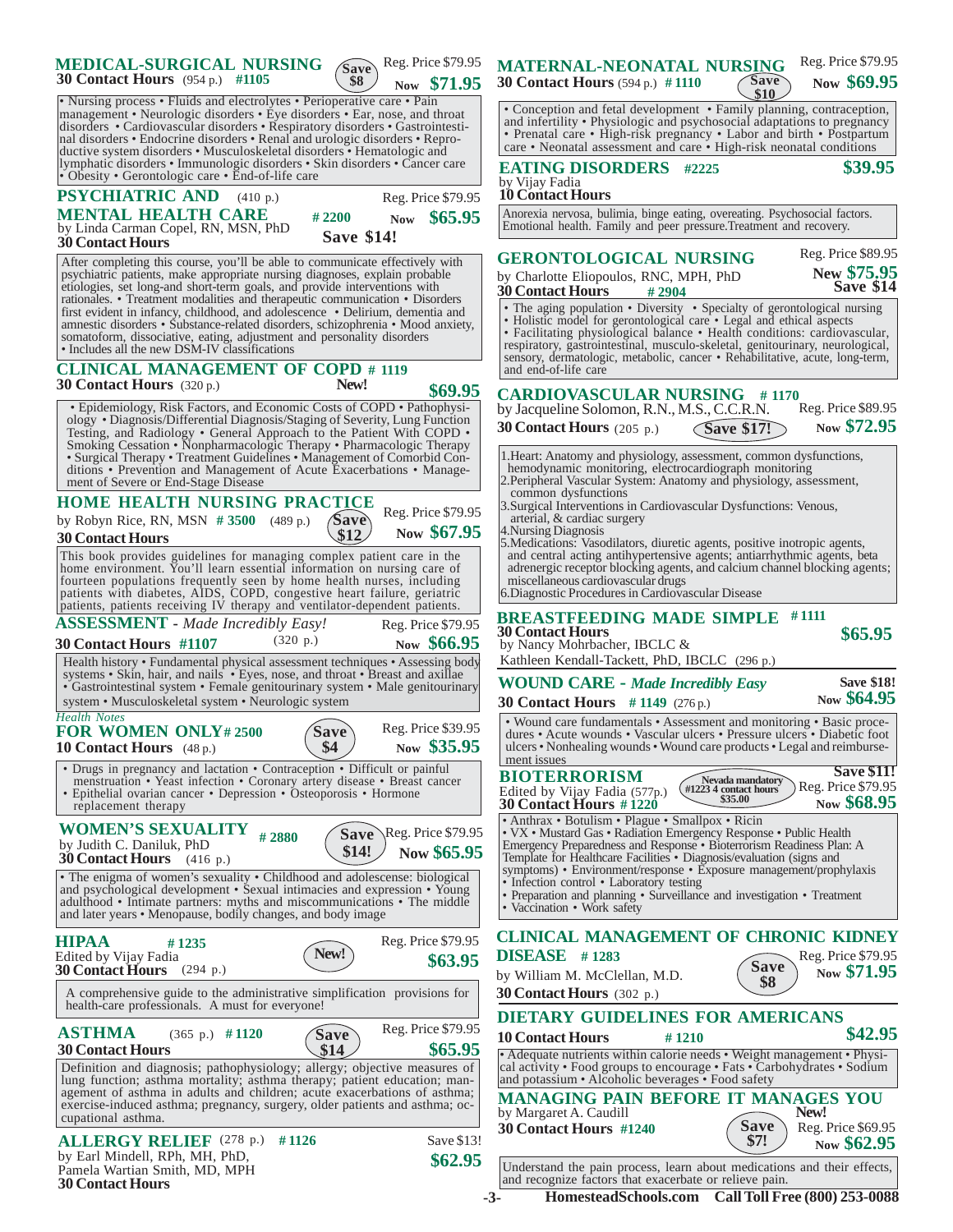| <b>ECG INTERPRETATION #1156</b><br><b>Save</b><br><b>30 Contact Hours</b><br>(375 p.)<br>\$11!<br>• Cardiac anatomy and physiology • Obtaining a rhythm strip                                                                                                                                                                                     | Reg. Price \$79.95<br>Now \$68.95                         | <b>DIAGNOSING &amp; MANAGING HEADACHES #2511</b><br>by Seymour Diamond, MD, Merle L. Diamond, MD<br>Reg. Price \$79.95<br><b>30 Contact Hours</b> $(240 p.)$<br>Now \$62.95                                                                                                                                                                                                                                                                                                |  |
|---------------------------------------------------------------------------------------------------------------------------------------------------------------------------------------------------------------------------------------------------------------------------------------------------------------------------------------------------|-----------------------------------------------------------|----------------------------------------------------------------------------------------------------------------------------------------------------------------------------------------------------------------------------------------------------------------------------------------------------------------------------------------------------------------------------------------------------------------------------------------------------------------------------|--|
| • Interpreting a rhythm strip • Recognizing sinus mode arrhythmias,<br>atrial arrhythmias, junctional arrhythmias, ventricular arrhythmias,<br>atroventricular bocks • Nonpharmacologic and pharmacologic treatments<br>• Obtaining and interpreting a 12-lead ECG                                                                                |                                                           | <b>STRESS MANAGEMENT</b><br>#5040<br>Reduced!<br>By<br>by Wendy RuthStiver, RN, BSN, MA<br>Popular<br>Demand!<br>Reg. Price \$79.95<br><b>30 Contact Hours</b> $(219 p.)$<br>Now \$56.95                                                                                                                                                                                                                                                                                   |  |
| <b>COPING WITH KIDNEY DISEASE:</b><br>A 12-Step Treatment Program to Help You Avoid Dialysis #1284<br>New!<br>by MacKenzie Walser<br><b>Save</b><br>30 Contact Hours (230 p.)<br>\$23                                                                                                                                                             | Reg. Price \$89.95<br>Now \$66.95                         | • Distress, stress and wellness • Stress-related symptoms and disorders<br>• Type A behavior and hostility • Your coping response,<br><b>Save</b><br>relaxation methods • Managing job stress and preventing<br>\$23!<br>burnout • Health buffers: exercise, nutrition, sleep                                                                                                                                                                                              |  |
| <b>ANXIETY #2207</b><br>by Jonathan Davidson, M.D.<br>New!<br><b>30 Contact Hours</b> (307 p.)                                                                                                                                                                                                                                                    | <b>Special Price!</b><br><b>Save \$20!</b><br>Now \$63.95 | <b>SUBSTANCE ABUSE # 2220</b><br><b>Save</b><br>Reg. Price \$79.95<br>by Fran Rooney, RN, BS<br>\$30!<br>Now \$49.95<br>30 Contact Hours (236 p.)                                                                                                                                                                                                                                                                                                                          |  |
| • Anxious? You're not alone • The five faces of anxiety: Which one is<br>mine? • Solution 1: Change your fearful beliefs • Solution 2: Vaccinate<br>your anxious mind-exposure therapy · Solution 3: Developing serenity<br>skills • Solution 4: Medications • Solution 5: Diet, exercise, and herbs •<br>Resilience: life beyond anxiety         |                                                           | • Understanding addiction; addictive personality<br>• Biological, cultural and social factors<br>• Behavioral factors of substance abuse<br>• Medical complications<br>Call<br>• Dynamics of the family<br>$(800)$ 253-0088<br>• Intervention; nurse's role in counseling                                                                                                                                                                                                  |  |
| <b>CONFLICT RESOLUTION SKILLS</b><br><b>12 Contact Hours</b> (141 p.) $\#$ 1625                                                                                                                                                                                                                                                                   | Reg. Price \$49.95<br>New! \$44.95                        | • Treatment, recovery and support systems                                                                                                                                                                                                                                                                                                                                                                                                                                  |  |
| •Dimensions of conflict • Difficult people that cause conflict • Manager as<br>a conflict negotiator • Nine-step model to manage conflict • Five styles<br>of conflict resolution • Strategy to defuse conflict Criticism<br>• Assertiveness skills                                                                                               |                                                           | <b>HEALTHY IMMUNE SYSTEM</b><br>#4510<br>by Vijay Fadia<br>$(427 p.)$ NEW!<br>Now \$69.95<br><b>30 Contact Hours</b>                                                                                                                                                                                                                                                                                                                                                       |  |
| <b>COMMUNICATION SKILLS WORKBOOK #1607</b><br>by Susan Dandridge Bosher, PhD (204 p.)<br>30 Contact Hours Save \$15! Popular!                                                                                                                                                                                                                     | Reg. Price \$79.95<br>Now \$64.95                         | • Understanding the immune system • Anatomy of the immune system • Cells<br>and secretions of the immune system • Mounting an immune response • Self and<br>nonself • Immunity - natural and acquired • Privileged immunity • Immunity and<br>cancer • Immune system and nervous system • Disorders of the immune system                                                                                                                                                   |  |
| • Thinking holistically about clients • Considering complimentary and<br>alternative medicine• Providing culturally competent care • Addressing<br>personal health-related issues                                                                                                                                                                 |                                                           | • Autoimmune diseases • Primary immune deficiency • Chronic fatigue and<br>immune dysfunction syndrome • Defenders of our immune system • Role of<br>exercise, stress, pregnancy, depression, nutrition, viral infections, laughter, sleep,<br>alcohol, cholesterol and triglycerides, pollution . Foods that harm and foods that<br>heal • Plant sterols and sterolins • 5 steps to optimal immunity • Eating too                                                         |  |
| <b>PSYCHIATRIC NURSING #2212</b><br>30 Contact Hours (566 p.)                                                                                                                                                                                                                                                                                     | Reg. Price \$89.95<br>New! \$73.95                        | much depresses immunity • Killer sugar • Fabulous fiber • Reprogramming the<br>immune system • Bacteria that strengthen the immune system • Whole body                                                                                                                                                                                                                                                                                                                     |  |
| • Disorders of children, adolescents, and elderly • Schizophrenic, mood,<br>anxiety, somatoform, dissociative, personality, eating, substance abuse,<br>sleep, and sexual disorders                                                                                                                                                               |                                                           | protection • 3 amino acids that can strengthen the immune system • Acupressure<br>points for strengthening the immune system • Beta Glucan activates the immune<br>system • Help for people with severely weakened systems                                                                                                                                                                                                                                                 |  |
| <b>THYROID DISORDERS</b><br>#1123<br>30 Contact Hours (366 p.)                                                                                                                                                                                                                                                                                    | \$65.95                                                   | The Complete Guide<br>Save<br>\$13!<br><b>BREAST CANCER #1288</b><br>Reg. Price                                                                                                                                                                                                                                                                                                                                                                                            |  |
| • Diagnosing thyroid disease • Hypothyroidism • Thyrotoxicosis •<br>Hashimoto's thyroiditis • Grave's disease • Goiter • Thyroid nodules •<br>Thyroid cancer • Thyroid hormone • Radioactive iodine therapy • Thyroid<br>disease in pregnancy, during menopause, in infants, children and older<br>individuals • Complications of thyroid disease |                                                           | by Yashar Hirshaut, MD, FACP; Peter I. Pressman, MD, FACS<br>\$79.95<br>30 Contact Hours $(420 p.)$<br>\$66.95<br>Reg. Price \$79.95<br><b>AFTER CANCER TREATMENT #1251</b>                                                                                                                                                                                                                                                                                                |  |
| <b>I.V. THERAPY</b><br>Save<br>\$15<br><b>30 Contact Hours</b> (374 p.) # 5052                                                                                                                                                                                                                                                                    | Reg. Price \$79.95<br>Now \$64.95                         | \$66.95<br>by Julie K. Silver, MD<br>30 Contact Hours (269 p.)                                                                                                                                                                                                                                                                                                                                                                                                             |  |
| <b>CULTURAL COMPETENCE</b><br>Save<br>\$12<br>#3010 $(133 p.)$                                                                                                                                                                                                                                                                                    | Reg. Price \$79.95<br>New! \$67.95                        | Reg. Price \$79.95<br><b>PATIENT SAFETY #91255</b><br>Online Special \$69.95<br>30 Contact Hours NEW!                                                                                                                                                                                                                                                                                                                                                                      |  |
| <b>30 Contact Hours</b><br>• Culturally competent system of care • Developing cultural competence<br>• Four underserved/underrepresented racial/ethnic groups - Hispanics,<br>African Americans, Asians, American Indians • Cultural competence in<br>serving children, adolescents, and older Americans                                          |                                                           | • Reporting and responding to patient safety problems • Adverse drug events<br>• Infection Control • Surgery, anesthesia, and perioperative medicine • Safety<br>practices for hospitalized or institutionalized older people • Promoting a cul-<br>ture of safety • Human factors and medical devices • Role of the patient.                                                                                                                                              |  |
| <b>INSOMNIA, SLEEP APNEA, NARCOLEPSY</b>                                                                                                                                                                                                                                                                                                          |                                                           | <b>HOW YOU CAN HELP YOUR</b><br>#4515<br><b>Very Popular!</b>                                                                                                                                                                                                                                                                                                                                                                                                              |  |
| <b>10 Contact Hours</b> (182 p.) #2240                                                                                                                                                                                                                                                                                                            | \$36.95                                                   | <b>PATIENTS STOP SMOKING</b> (146 p.)<br>\$38.95<br><b>10 Contact Hours</b>                                                                                                                                                                                                                                                                                                                                                                                                |  |
| $ADHD$ #1245<br><b>Save</b><br>by Russell A. Barkley, PhD                                                                                                                                                                                                                                                                                         | Reg. Price \$79.95                                        | Based on the research, clinical studies and recommendations of Food<br>and Drug Administration and National Institutes of Health.                                                                                                                                                                                                                                                                                                                                          |  |
| \$15<br><b>30 Contact Hours</b> (320 p.)                                                                                                                                                                                                                                                                                                          | Now \$64.95                                               | <b>COGNITIVE-BEHAVIORAL THERAPY FOR (258 p.)</b><br><b>SMOKING CESSATION</b><br>New! Save \$15! \$67.95                                                                                                                                                                                                                                                                                                                                                                    |  |
| • Understanding ADHD • Taking Charge: How to Be a Successful<br>Executive Parent . Managing Life with ADHD: How to Cope at Home<br>and at School • Medications for ADHD                                                                                                                                                                           |                                                           | <b>30 Contact Hours</b><br>#4518<br>A practical guidebook to the most effective treatments!                                                                                                                                                                                                                                                                                                                                                                                |  |
|                                                                                                                                                                                                                                                                                                                                                   |                                                           | <b>Homestead Guarantees</b>                                                                                                                                                                                                                                                                                                                                                                                                                                                |  |
| shipping and handling). All courses must be completed within 12 months from the date of purchase.<br>2. In a hurry for your course? 2-day UPS, add \$15.00 extra; next day UPS, add \$25.00 extra. Foreign, add \$25.00 extra.<br>additional cost. After that, you'll have to buy a new course.                                                   |                                                           | 1. If you are not satisfied with the quality of our course material, you can return the course within 90 days and receive a prompt and full refund (less<br>3. On true/false and multiple choice exams, you need to score 70% for successful completion. If you fail, you can repeat the exam one more time at no<br>4. The completion date on your certificate is the date we receive your exam. Allow 5 working days for the mailing. To help you meet your deadline for |  |
| the certificate, we offer 24-hour Express Service and Fax Service. Details included in your course material.                                                                                                                                                                                                                                      |                                                           | HOMESTEAD SCHOOLS, INC.                                                                                                                                                                                                                                                                                                                                                                                                                                                    |  |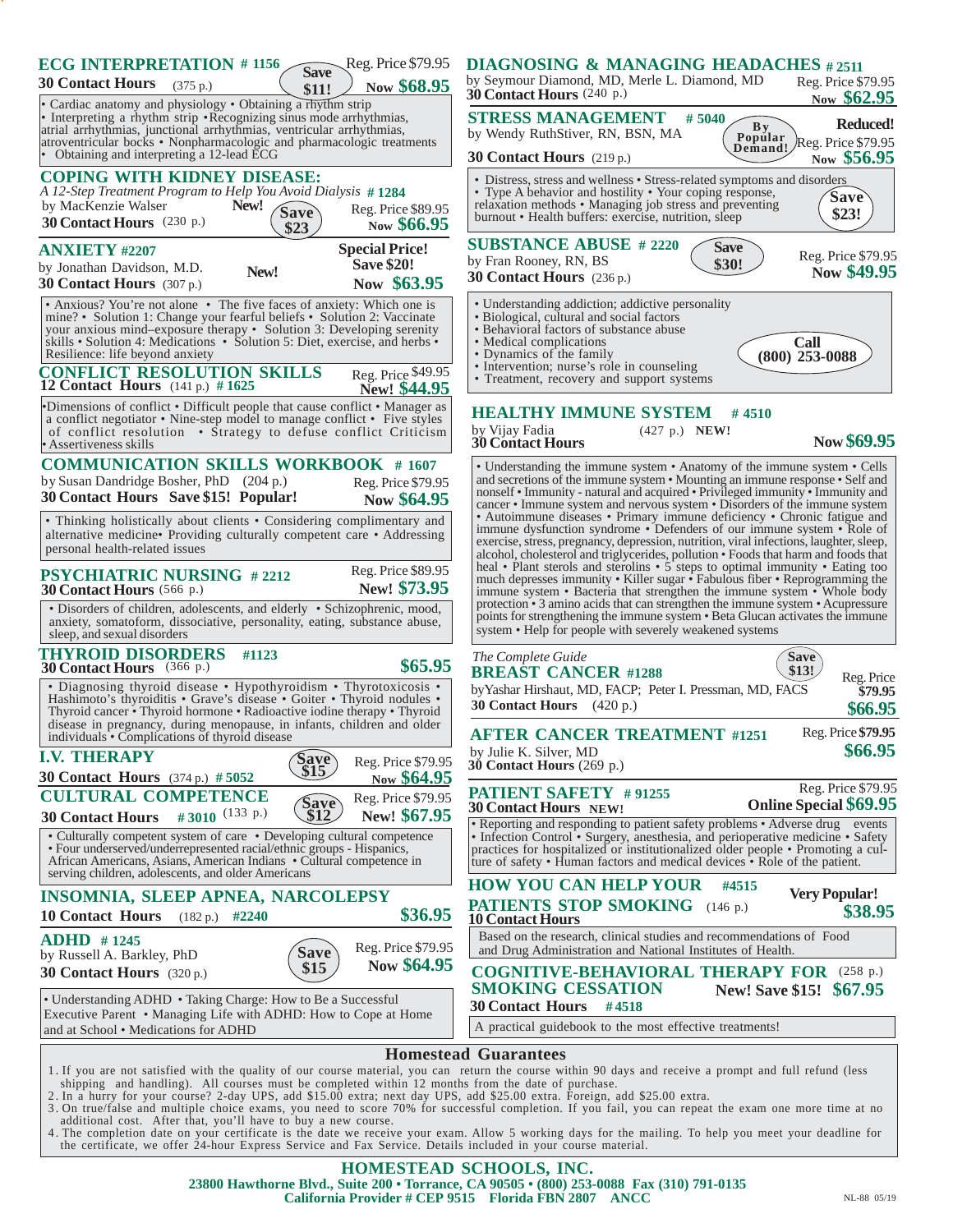

**<sup>-5-</sup> 30 Contact Hours** (308 p.)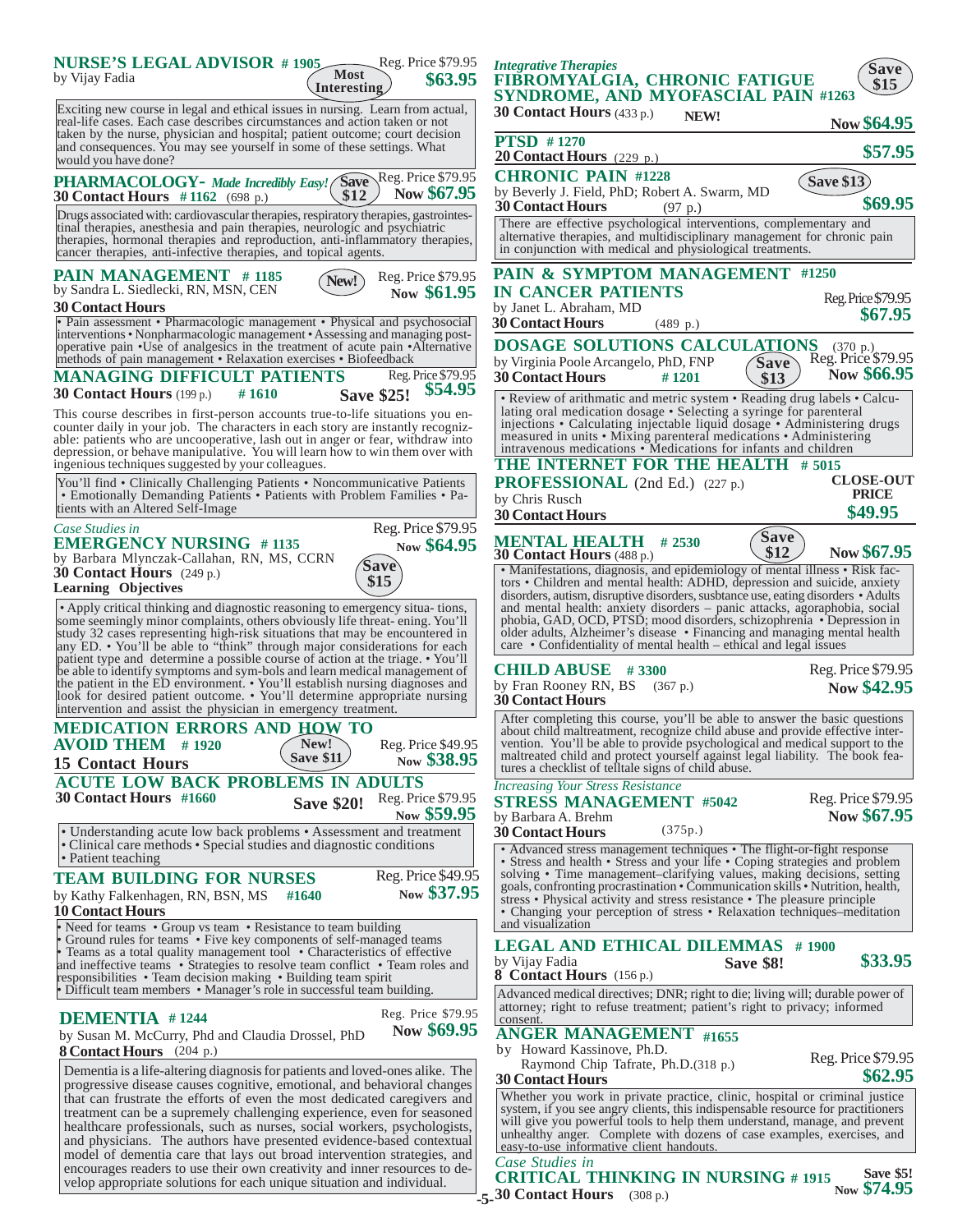| <b>STRENGTHENING THE IMMUNE SYSTEM</b><br>Reg. Price \$79.95<br>Close out                                                                                                                                                                                                                                                                                                                                                                                              | <b>HYPERTENSION</b> $#$ 1141<br>Reg.Price \$79.95<br>Save<br>\$64.95<br>\$15<br>30 Contact Hours (367 p.)                                                                                                                                                                                                                                                                                                                           |
|------------------------------------------------------------------------------------------------------------------------------------------------------------------------------------------------------------------------------------------------------------------------------------------------------------------------------------------------------------------------------------------------------------------------------------------------------------------------|-------------------------------------------------------------------------------------------------------------------------------------------------------------------------------------------------------------------------------------------------------------------------------------------------------------------------------------------------------------------------------------------------------------------------------------|
| <b>Save \$32!</b><br><b>30 Contact Hours #4505</b><br>Sale!<br>Now \$47.95<br>• Nutrition and immune system • Malnutrition, toxic buildup and allergies<br>• Food and vitamins supplements • Antioxidants, minerals, herbs, amino<br>acids • Boosting immunity and energy • New approach to weight loss<br>• Physiology of exercise • Psychoneuroimmunology                                                                                                            | Rationale and strategies for primary prevention of hypertension. Efficacy of<br>interventions to prevent hypertension: weight control; reduced sodium chlo-<br>ride intake; physical activity; reduced alcohol consumption; stress manage-<br>ment; potassium, fish oil, calcium, magnesium and fiber supplementation;<br>micronutrient alteration. Role of health care providers.<br><b>COMMUNICATION SKILLS FOR NURSES # 1603</b> |
| <b>IMMUNITY, INFECTIOUS DISEASES, AND</b><br>\$63.95<br><b>PANDEMICS - WHAT YOU CAN DO</b><br><b>Save \$16!</b><br>#4507 Special Price!<br>by Anne Gordon, B.A., R.N.                                                                                                                                                                                                                                                                                                  | by Claire Boyd, Janet Dare<br>Reg. Price \$79.95<br>Now \$64.95<br>Save \$15! Popular!<br><b>30 Contact Hours</b><br>• Models of communication • Transactional analysis • Methods of commu-                                                                                                                                                                                                                                         |
| <b>30 Contact Hours</b><br>• Immunity • Factors that impact the immune system • Boosting the<br>immune system • Microbials as a cause of disease • Influenza and pandemics<br>• Avian flu • Other infectious diseases • Endemics, epidemics, pandemics                                                                                                                                                                                                                 | nication • Presenting yourself and your organization • Interpersonal skills<br>• Team work and the multidisciplinary team • Communication barriers • Active listening • Admitting patients • Documentation • Managing criticism and compliments • Communication scenarios • Care and compassion<br>in nursing                                                                                                                       |
| • Antibiotic resistance • Genetic engineering and bioterror • Nursing role in<br>disease crisis<br><b>TRANSCULTURAL NURSING</b><br>Reg. Price \$79.95<br><b>30 Contact Hours</b><br>#3005<br>Now \$63.95                                                                                                                                                                                                                                                               | <b>SUPERVISORY SKILLS FOR NURSES</b><br>Reg. Price \$79.95<br>Now \$69.95<br>by Kathy Falkenhagen, RN, BSN, MS<br><b>30 Contact Hours</b> #1630<br>• Role of nursing supervisor • Enlightened supervision • Organizational                                                                                                                                                                                                          |
| The United States is a land of people with diverse cultural and ethnic back-<br>grounds. With this course, you'll be able to:<br>• Develop sensitivity for people with diverse cultural and ethnic back-<br>grounds. • Create awareness, respect and acceptance of the patient's cul-<br>tural beliefs and practices. • Recognize cultural differences that create                                                                                                     | culture • Power politics • Daily operations • Delegations • Ethics<br>• Problem solving • Motivation • Communication skills • Negotiations<br>• Team building • Staff relations • Interviewing guide • Staff meetings<br>• Managing your career • Self-management skills<br><b>LYME DISEASE</b><br>Reg. Price \$79.95                                                                                                               |
| barriers to effective communication and nursing care. • Provide education<br>and assistance to patients with different beliefs, customs and behaviors in<br>areas of food, nutrition, child care, hygiene, diseases and health care.                                                                                                                                                                                                                                   | #3629<br><b>Save</b><br>by Alan G. Barbour, MD<br>(315p.)<br>\$65.95<br>\$14!<br><b>30 Contact Hours</b>                                                                                                                                                                                                                                                                                                                            |
| <b>OSTEOPOROSIS</b><br>NEW!<br># $2911$ (368 p.)<br><b>30 Contact Hours</b><br>\$66.95                                                                                                                                                                                                                                                                                                                                                                                 | Explains the illness, the diagnosis and treatment options. Lyme disease, if<br>not properly treated, can become chronic and debilitating. Includes true<br>case studeies of people with Lyme disease.                                                                                                                                                                                                                               |
| • The Pysiology of Bone • Clinical Types and Pathogenesis of Osteoporosis<br>• Identifying Women at Risk • Diagnosing Osteoporsis • Evaluating Bone<br>Remodeling • Musculoskeletal System and Risk of Fracture • Exercise Pre-<br>scription • Calcium and Vitamins D, K, C, and $A \cdot$ Postmenopausal Hormone                                                                                                                                                      | <b>NURSING PROCEDURES</b><br>(833p.) # 1150 Reg. Price \$79.95<br>Now \$72.95<br><b>30 Contact Hours</b><br>New!                                                                                                                                                                                                                                                                                                                    |
| Therapy • Bone-Formation stimulators • Nondrug therapy<br>Reg. Price \$79.95<br>Save`<br><b>DIGESTIVE DISEASES</b> (355 p.)<br>Now \$69.95<br>\$10!<br><b>30 Contact Hours #1130</b>                                                                                                                                                                                                                                                                                   | • Fundamental procedures • Infection control • Specimen collection and<br>testing • Physical treatments • Drug administration • Intravascular therapy<br>· Cardiovascular care · Respiratory care · Neurologic care · Gastrointesti-<br>nal care . Renal and urologic care . Orthopedic care . Skin care . Eye, ear,<br>and nose care • Maternal-neonatal care • Pediatric care • Geriatric care                                    |
| • Facts and Fallacies • Foodborne Illness • Viral Gastroenteritis<br>• Appendicitis, Hemorrhoids, Gallstones, Diverticulosis and Diverticulitis<br>• Hepatitis • Gastroesophageal Reflux • Ulcerative Colitis, Crohn's Disease<br>• Celiac • Ostomy • Hemochromatosis                                                                                                                                                                                                  | <b>SLEEPING DISORDERS</b> #2235<br>Reg. Price \$69.95<br>Edited by Vijay Fadia (294 p.)<br>Now \$63.95<br><b>30 Contact Hours</b><br><b>Save</b>                                                                                                                                                                                                                                                                                    |
| <b>CRITICAL CARE NURSING #1175</b><br>Reg. Price \$89.95<br>by Patricia J. Rahnema, RN, MSCN, CCRN<br><b>Save</b>                                                                                                                                                                                                                                                                                                                                                      | • Insomnia: acute and chronic • Definition and prevalence<br><b>\$6!</b><br>• Consequences • Behavioral and pharmacological treatment<br>• Problem sleepiness • Sleep apnea • Narcolepsy • Restless legs syndrome                                                                                                                                                                                                                   |
| \$16!<br>Now \$73.95<br><b>30 Contact Hours</b><br>(465 p.)<br>Cardiovascular system; physiology of circulation; electrophysiological prop-<br>erties of the heart; normal and abnormal cardiac dysrhythmias; pathological<br>conditions; bedside hemodynamic monitoring; thrombolytic agent selection<br>and management; acute myocardial infarction; respiratory system; mechani-<br>cal ventilation; central nervous system; endocrine system; renal system; shock; | <b>CHEMICAL DEPENDENCY # 2227</b><br>Reg. Price \$79.95<br><b>Save \$18!</b><br>Now \$61.95<br>by Vijay Fadia (272 p.)<br>New!<br><b>30 Contact Hours</b><br>• Facts about drugs and alcohol • Domestic violence, crime, sex • Signs and<br>symptoms • Impact on the workplace • Alcohol and CHD, liver, cancer,<br>AIDS, sleep, aging, stress • Emotional and behavioral problems • Diagnostic                                     |
| analgesics, sedatives and paralytics; nutritional support in the critically ill;<br>advanced cardiac life support.<br><b>PANIC DISORDER</b><br>#2215                                                                                                                                                                                                                                                                                                                   | criteria for abuse and dependence • Fetal alcohol syndrome • Alcohol with-<br>drawal syndrome . Neurobiology of drug addiction . Principles of drug addic-<br>tion treatment • Individual drug counseling • Relationship counseling • Cog-<br>nitive-behavioral therapy • Drug avoidance skills                                                                                                                                     |
| Now \$29.95<br><b>8 Contact Hours</b><br>Could you have panic disorder? Signs and symptoms and diagnosis of panic                                                                                                                                                                                                                                                                                                                                                      | Reg. Price \$79.95<br><b>DRUG ADDICTION COUNSELING</b><br>Now \$63.95                                                                                                                                                                                                                                                                                                                                                               |
| disorder; effective treatment; cognitive-behavioral therapy; pharmacologi-<br>cal approach.<br>Save<br><b>DIABETES</b> # 1125<br>Reg. Price \$79.95                                                                                                                                                                                                                                                                                                                    | <b>30 Contact Hours</b> $\#2250$ (330 p.)<br>Save<br>• Individual drug counseling approach • Maintaining abstinence<br>\$16!<br>• Dealing with denial, anger, craving, triggers, relapse • Cognitive<br>-behavioral approach • Motivation • Refusal skills • Problem solving                                                                                                                                                        |
| \$10<br><b>30 Contact Hours</b> $(331 p.)$<br>Now \$69.95                                                                                                                                                                                                                                                                                                                                                                                                              | • Community reinforcement approach • Lifestyle changes<br>THE WHOLE-FOOD GUIDE FOR BREAST                                                                                                                                                                                                                                                                                                                                           |
| • IDDM, NIDDM • Diabetes in children, blacks, and hispanics<br>• Diabetic neuropathy • End-stage renal disease • Diet, alcohol, exercise<br>· Diabetic retinopathy · High blood pressure, heart disease · Noninvasive<br>blood glucose monitoring                                                                                                                                                                                                                      | <b>CANCER SURVIVORS</b><br>#1252<br>A Nutritional Approach to Preventing Recurrence<br>\$69.95<br>30 Contact Hours $(272 p.)$                                                                                                                                                                                                                                                                                                       |
| <b>DOMESTIC VIOLENCE</b><br>Save $\#2525$<br>Reg. Price \$79.95<br>\$10<br>Now \$69.95<br><b>30 Contact Hours</b><br>(314 p.)<br>• Prevalence • Breaking the silence on domestic violence • Domestic violence<br>myths • Behavioral characteristics of abusers • Domestic violence in gay/                                                                                                                                                                             | As one of the best preventative measures known to doctors and nutrition-<br>ists today, a robust, cancer-fighting diet is vital to a personal plan for<br>breast cancer prevention. This highly comprehensive, practical approach<br>can help reduce the chance of breast cancer recurrence, rebuild the immune<br>system, and help survivors enjoy a stronger, healthier body.                                                     |
| lesbian relationship • Screening for domestic violence: identifying, assisting<br>and empowering adult victims of abuse • Healthcare provider's guide to domes-<br>tic violence: RADAR • Case management procedures<br>• Documentation • Legal perspective • Creating a safety plan                                                                                                                                                                                    | THE END-OF-LIFE HANDBOOK<br>#1902<br>by David B. Feldman, PhD; S. Andrew Lasher, Jr., MD<br>\$43.95<br>10 Contact Hours (186 p.)                                                                                                                                                                                                                                                                                                    |
| <b>WANTED: INSTRUCTORS, AUTHORS</b> We're looking for instructors to<br>teach vocational nursing program. Must have a baccalaureate degree. P/T<br>or F/T. Also, authors to write CE courses for nurses. Call (310) 791-9975.                                                                                                                                                                                                                                          | This practical guide offers caring, compassionate, and practical advice on<br>dealing with the process of a loved one's death.<br>HomesteadSchools.com (800) 253-0088<br>NL-88 05/19<br>$-6-$                                                                                                                                                                                                                                       |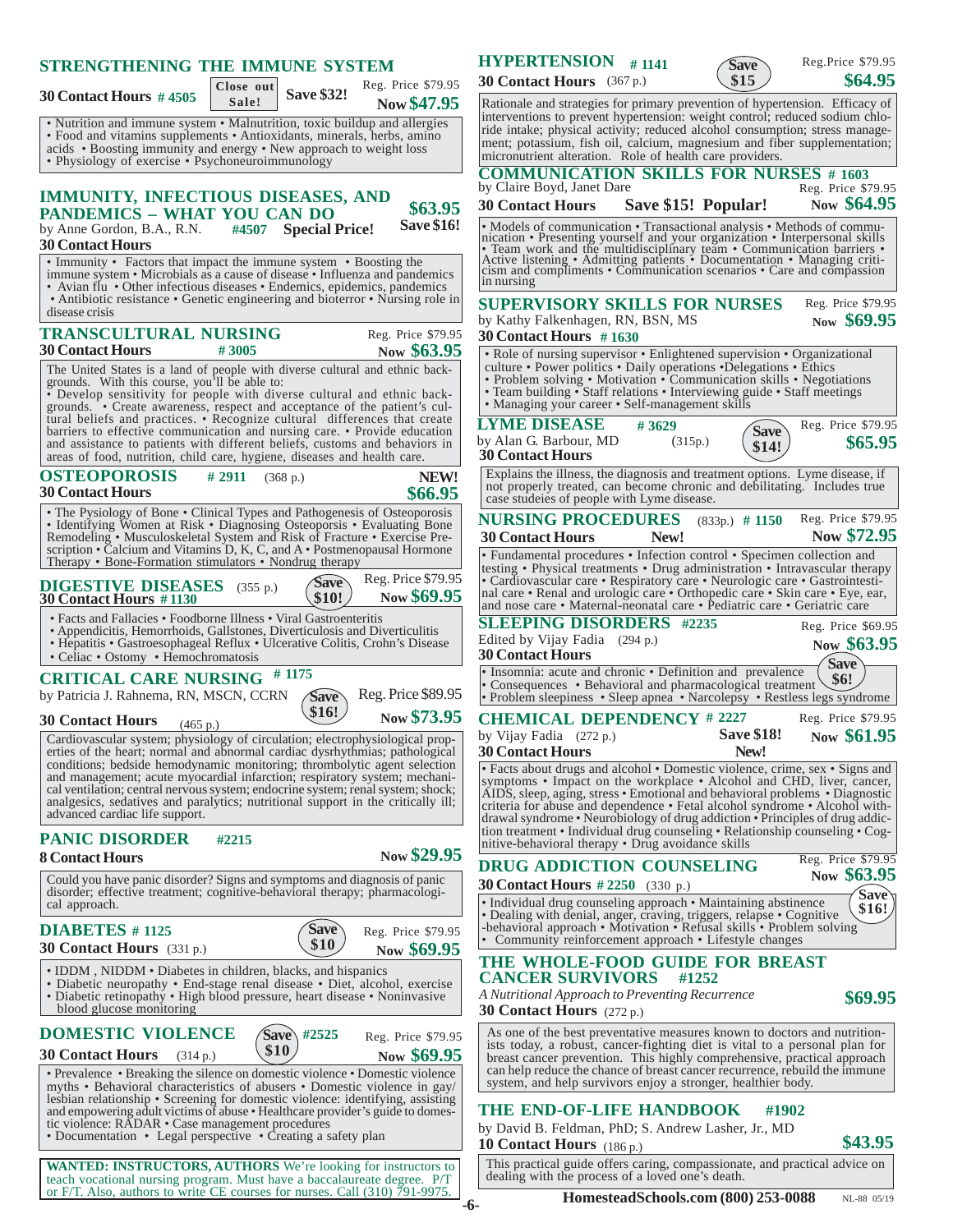| <b>CASE MANAGEMENT OF THE ONCOLOGY PATTENT</b><br>#1195<br>by Kay Fuller MSN, RN                                                                                                                                                                                                                     | Save Reg. Price \$79.95 | CASEMANAGEMENT INNOVATIONS FOR THE FUTURE                                                                                                                                                                                                                                          |                                 |
|------------------------------------------------------------------------------------------------------------------------------------------------------------------------------------------------------------------------------------------------------------------------------------------------------|-------------------------|------------------------------------------------------------------------------------------------------------------------------------------------------------------------------------------------------------------------------------------------------------------------------------|---------------------------------|
| \$14!<br><b>30 Contact Hours</b>                                                                                                                                                                                                                                                                     | \$65.95                 | by Cynthia A. Parkman, RN, PHN, MSN #1191<br><b>10 Contact Hours</b>                                                                                                                                                                                                               | Now \$39.95                     |
| Cancers: lung, breast, colon, prostate, gynecological; Hodgkins disease; non-Hodgkins lymphoma; leukemias; children with cancer; diagnostic testing; chemotherapy; radiation therapy; alternative methods of treatment; pain c<br>support; legal and ethical issues; care maps and the case manager. |                         | • Case management role evolution • Ten most important trends in U.S. healthcare and case<br>management challenges • Aging baby boomers • Health care costs, access to care, life care<br>planning • Technological, biotechnological and cyberspace trends • Healthcare finance and |                                 |
| <b>BEDSIDE CASE MANAGEMENT #1197</b>                                                                                                                                                                                                                                                                 |                         | insurance changes • Care delivery models and shortages • Complementary medicine trends                                                                                                                                                                                             |                                 |
| <b>20 Contact Hours</b>                                                                                                                                                                                                                                                                              | \$61.95                 | <b>HOME HEALTHNURSING</b> (165 p.)                                                                                                                                                                                                                                                 | Reg. Price \$79.95              |
| Managed care; utilization management; case management; DRGs and insurance reimbursement;<br>duplication and fragmentation of health care services; benefits: efficiency, collaboration, coordination,                                                                                                |                         | Scope and Standards of Practice (ANA) #3501<br><b>30 Contact Hours</b>                                                                                                                                                                                                             | \$68.95<br><b>Save</b><br>\$11! |
| reduce utilization of resources, timely patient discharge, patient satisfaction; bedside case manager's role; framework for planning and tracking patient care; critical path development, continuous quality<br>improvement.                                                                        |                         | This course provides a comprehensive, up-to-date delineation of the competent level of<br>nursing practice and professional performance for home health nurses. The scope of practice                                                                                              |                                 |
| <b>MANAGEMENT OF CANCER PAIN #1180</b>                                                                                                                                                                                                                                                               |                         | addresses what is expected of all home health nurses, specifying the who, what, where, when,<br>why, and how of their practice.                                                                                                                                                    |                                 |
| <b>30 Contact Hours</b>                                                                                                                                                                                                                                                                              | \$65.95                 |                                                                                                                                                                                                                                                                                    |                                 |
| Assessment; pharmacologic management; nonpharmacologic management; physical and<br>psychosocial modalities; radiation therapy; anesthetic techniques; neurosurgery.                                                                                                                                  |                         | PATIENT ADVOCACY AND ETHICAL NURSING PRACTICE<br>by Cynthia A. Parkman, RN, PHN, MSN $#1895$ (151 p.)                                                                                                                                                                              |                                 |
| <b>FETAL ALCOHOL SYNDROME #2228</b>                                                                                                                                                                                                                                                                  |                         | <b>8 Contact Hours</b><br><b>Save \$10!</b>                                                                                                                                                                                                                                        | \$39.95                         |
| <b>10 Contact Hours</b>                                                                                                                                                                                                                                                                              | \$38.95                 | Code of ethics; patient's rights; end-of-life decisions; practical and ethical issues in advanced care                                                                                                                                                                             |                                 |
| <b>HEALTH EFFECTS OF MOLD #2217</b>                                                                                                                                                                                                                                                                  |                         | directives; complementary and integrative medical therapies; healthcare fraud.                                                                                                                                                                                                     |                                 |
| <b>10 Contact Hours</b>                                                                                                                                                                                                                                                                              | \$38.95                 | <b>AIDS UPDATE</b>                                                                                                                                                                                                                                                                 |                                 |
| <b>PREVENTION OF HERPES ZOSTER #1108</b>                                                                                                                                                                                                                                                             | \$38.95                 | 10 Contact Hours #5010                                                                                                                                                                                                                                                             | \$35.95                         |
| <b>10 Contact Hours</b>                                                                                                                                                                                                                                                                              |                         | For details: HomesteadSchools.com                                                                                                                                                                                                                                                  | $OL-48$ $05/19$                 |
|                                                                                                                                                                                                                                                                                                      |                         |                                                                                                                                                                                                                                                                                    |                                 |